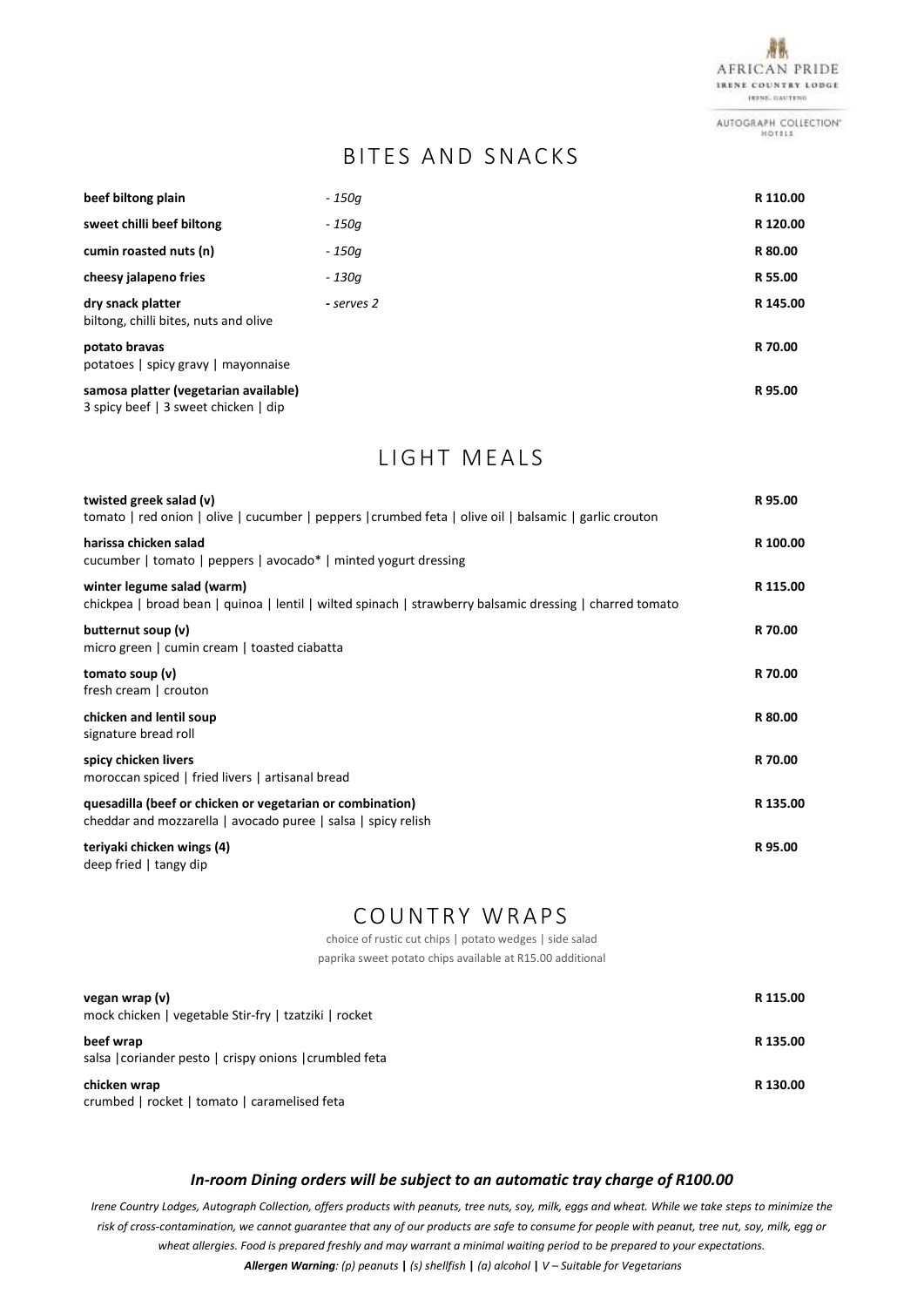

AUTOGRAPH COLLECTION\* HOTELS

Burgers come standard with lettuce, tomato choice of rustic cut chips | potato wedges | side salad paprika sweet potato chips available at R15.00 additional

| gourmet beef burger<br>200g signature smokey burger   crispy bacon   cheddar cheese   crispy onions   irene burger relish                  | R 170.00 |
|--------------------------------------------------------------------------------------------------------------------------------------------|----------|
| beef burger<br>200g signature smokey burger   tomato relish   crispy onions                                                                | R 155.00 |
| grilled chicken burger<br>pickled jalapeno   caramelised onion   crumbed mozzarella                                                        | R 145.00 |
| veggie burger (v)<br>#housing at the complete commence of the comment of the first of the comment of the comment of the first of the first | R 135.00 |

"beyond meat" vegan patty | tomato relish | crispy onions | irene burger relish

### FARM STYLE SANDWICHES

choice of bread: white | brown | rye | whole wheat with rustic cut chips | potato wedges | side salad paprika sweet potato chips available at R15.00 additional

| country club sandwich<br>cream chicken mayonnaise   cheese   crispy bacon   avocado   fried egg | R 170.00 |
|-------------------------------------------------------------------------------------------------|----------|
| smoked salmon bagel<br>caper cream cheese   rocket   caramelised onion                          | R 180.00 |
| cheese and tomato (v)                                                                           | R 90.00  |
| chicken mayonnaise                                                                              | R 105.00 |
| ham and cheese                                                                                  | R 85.00  |
| bacon and cheese with avocado and rocket                                                        | R 110.00 |

# OVEN PIZZA

Oven baked thin crust 28cm pizza

| focaccia (v)<br>garlic   herbs                                                                              | R 55.00  |
|-------------------------------------------------------------------------------------------------------------|----------|
| margarita (v)<br>napolitana sauce   cheese   herbs                                                          | R 95.00  |
| hawaiian<br>napolitana sauce   ham   pineapple   cheese   herbs                                             | R 125.00 |
| vegetable deluxe (v)<br>napolitana sauce   mixed peppers   onions   mushrooms   mayonnaise   cheese   herbs | R 115.00 |
| meat feast<br>napolitana sauce   bacon   onions   chicken   spicy mince   mayonnaise   cheese   herbs       | R 145.00 |
| spicy chicken<br>napolitana sauce   chicken   onions   chillies   cheese   herbs                            | R 125.00 |

#### *In-room Dining orders will be subject to an automatic tray charge of R100.00*

*Irene Country Lodges, Autograph Collection, offers products with peanuts, tree nuts, soy, milk, eggs and wheat. While we take steps to minimize the risk of cross-contamination, we cannot guarantee that any of our products are safe to consume for people with peanut, tree nut, soy, milk, egg or wheat allergies. Food is prepared freshly and may warrant a minimal waiting period to be prepared to your expectations. Allergen Warning: (p) peanuts* **|** *(s) shellfish* **|** *(a) alcohol* **|** *V – Suitable for Vegetarians*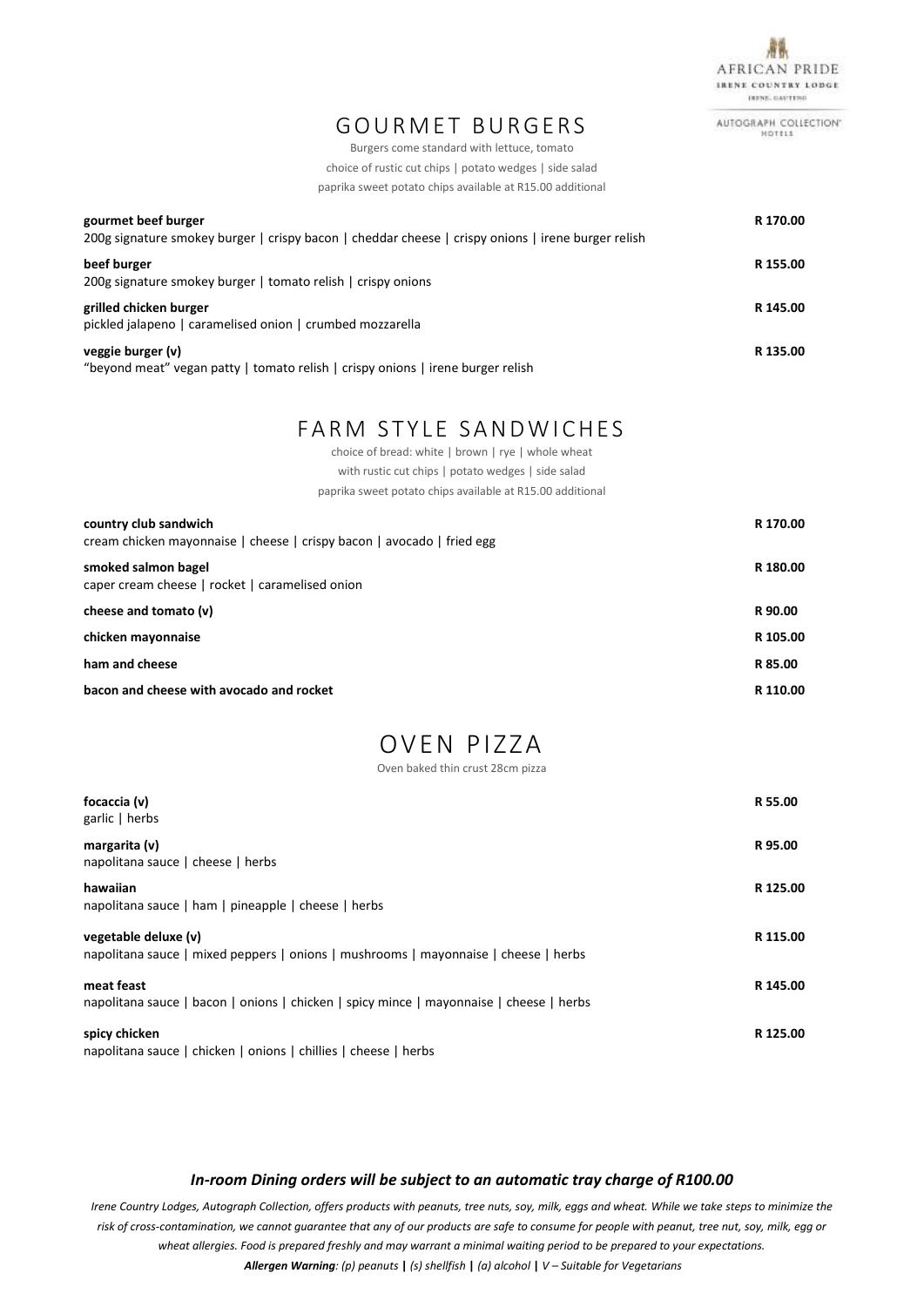

AUTOGRAPH COLLECTION"

# FROM THE GRILL

standard with mixed baby vegetables | one starch

| beef rib-eye                                                                          | - 350a             | R 285.00 |
|---------------------------------------------------------------------------------------|--------------------|----------|
| beef prime rib                                                                        | - 450g on the bone | R 355.00 |
| beef fillet                                                                           | - 220a             | R 245.00 |
| beef rump                                                                             | - 300a             | R 235.00 |
| chicken supreme                                                                       | - 180a             | R 165.00 |
| half chicken                                                                          | - bbq or peri peri | R 145.00 |
| lamb loin chops                                                                       | - 240a             | R 285.00 |
|                                                                                       |                    |          |
| additional Side<br>rustic cut chips I potato wedges I rustic potato mash I pap I rice |                    | R45.00   |

| $\frac{1}{2}$ and $\frac{1}{2}$ and $\frac{1}{2}$ is the second of $\frac{1}{2}$ , and the position $\frac{1}{2}$ is the second of $\frac{1}{2}$ |         |
|--------------------------------------------------------------------------------------------------------------------------------------------------|---------|
| sauce                                                                                                                                            | R 35.00 |
| mushroom or pepper   demi-glace   spicy relish   cheese   smokey bbq   sweet monkey gland                                                        |         |

### SIGNATURE DISHES

standard with mixed baby vegetables | one side

**Sides**: Rustic cut chips | Potato wedges | Rustic potato mash | Pap | Rice

| beef short rib                                                                                                      | - 240a |                                                                                         | R 220.00 |
|---------------------------------------------------------------------------------------------------------------------|--------|-----------------------------------------------------------------------------------------|----------|
| beef ox tail                                                                                                        | - 260g |                                                                                         | R 290.00 |
| lamb shank                                                                                                          | - 420g |                                                                                         | R 320.00 |
| chicken and prawn curry                                                                                             |        |                                                                                         | R 220.00 |
| signature lamb curry                                                                                                |        |                                                                                         | R 165.00 |
| vegetable curry                                                                                                     |        |                                                                                         | R 115.00 |
| meat platter - suited for 2<br>lamb kofta   chicken wings   beef espetada   fried livers   chicken skewers          |        |                                                                                         | R 665.00 |
| chicken platter $-$ suited for 2<br>chicken skewers   chicken wings   chicken kofta   samosas                       |        |                                                                                         | R 540.00 |
| signature platter $-$ suited for 2<br>spicy chicken wings   lamb chops   pork ribs   spicy beef cubes   meats balls |        |                                                                                         | R 850.00 |
| <b>vegetarian platter</b> - suited for 2                                                                            |        | "beyond meat" meat balls   spicy mock chicken   veggie kebab   caprese skewer   dolmade | R465.00  |

#### FROM THE SEAS & LAKES

| river bar fish and chips<br>hake   pea mash   fries   basil and garlic aioli                            | R 150.00 |
|---------------------------------------------------------------------------------------------------------|----------|
| baked kingklip<br>panko parmesan crust   caramelised onion mash   baby vegetables   citrus beurre blanc | R 270.00 |
| seafood curry<br>calamari   prawns   kingklip   sambals   savoury rice                                  | R 220.00 |

#### *In-room Dining orders will be subject to an automatically tray charge of R100.00*

*Irene Country Lodges, Autograph Collection, offers products with peanuts, tree nuts, soy, milk, eggs and wheat. While we take steps to minimize the risk of cross-contamination, we cannot guarantee that any of our products are safe to consumer for people with peanut, tree nut, soy, milk, egg or wheat allergies. Food is prepared freshly and may warrant a minimal waiting period to be prepared to your expectations.*

*Allergen Warning: (p) peanuts* **|** *(s) shellfish* **|** *(a) alcohol V – Suitable for Vegetarians*